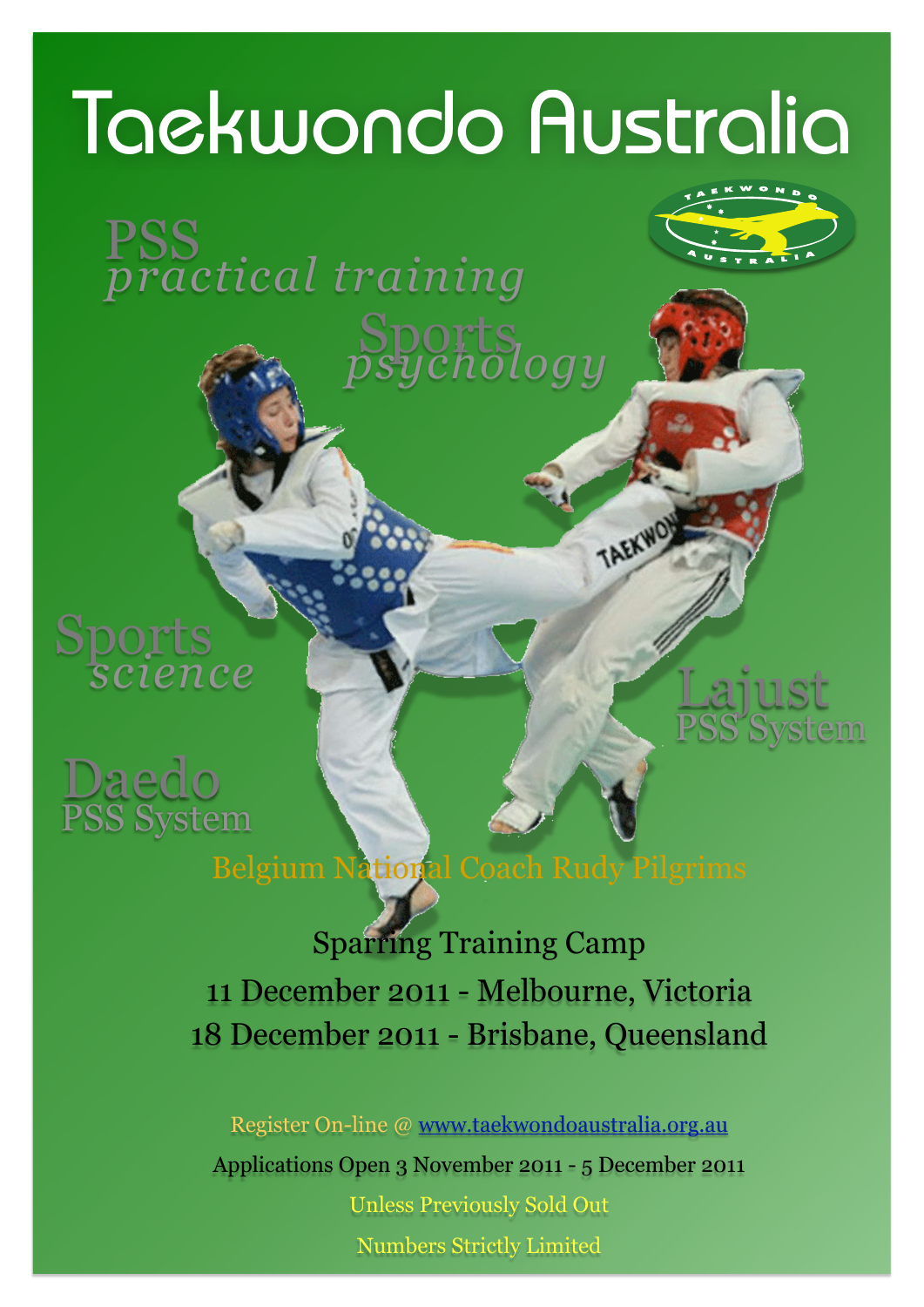### **Your Invitation**

It gives us much pleasure to invite Taekwondo Australia athletes and their coach to participate in this unique Sparring Training Camp under the guidance of the Belgium's Senior National Coach, Rudy Pilgrims.

Rudy Pilgrims comes to us with a renowned international coaching reputation and has several of his own athletes on the Belgium National Taekwondo Team who have competed at the European and World Championships. Rudy's success as a coach has been comprehensively accomplished by his understanding of current trends, techniques and scoring systems.

In addition, the camps will also include sports science seminars covering periodisation and sports psychology to enhance the athletes competition competencies. These exclusive seminars will be delivered by Dr Raul Landeo (Taekwondo Australia's Education and Sports Development Manager) and Professor Ian Snape (Qualified NLP Trainer).

We sincerely hope that Athletes and their Coaches will take the opportunity to participate in these exceptional series of camps, which without doubt, will be one of Australia's premier Taekwondo instructional event of 2011. Details of the camp program and the steps that you need to take to ensure you have the opportunity to participate in this prestigious event can be found in the enclosed information.

Taekwondo Australia is subsidising these camps and making them available to the top 15 female and 15 male TAPS athletes on a funded basis, inclusive of travel expenses for interstate athletes, to ensure that our members have access to the very best in sparring tuition at competition level.

The National Sports Committee would like to express its thanks to Alf Delorso and Michael Tan for their assistance with the organisation of the camps.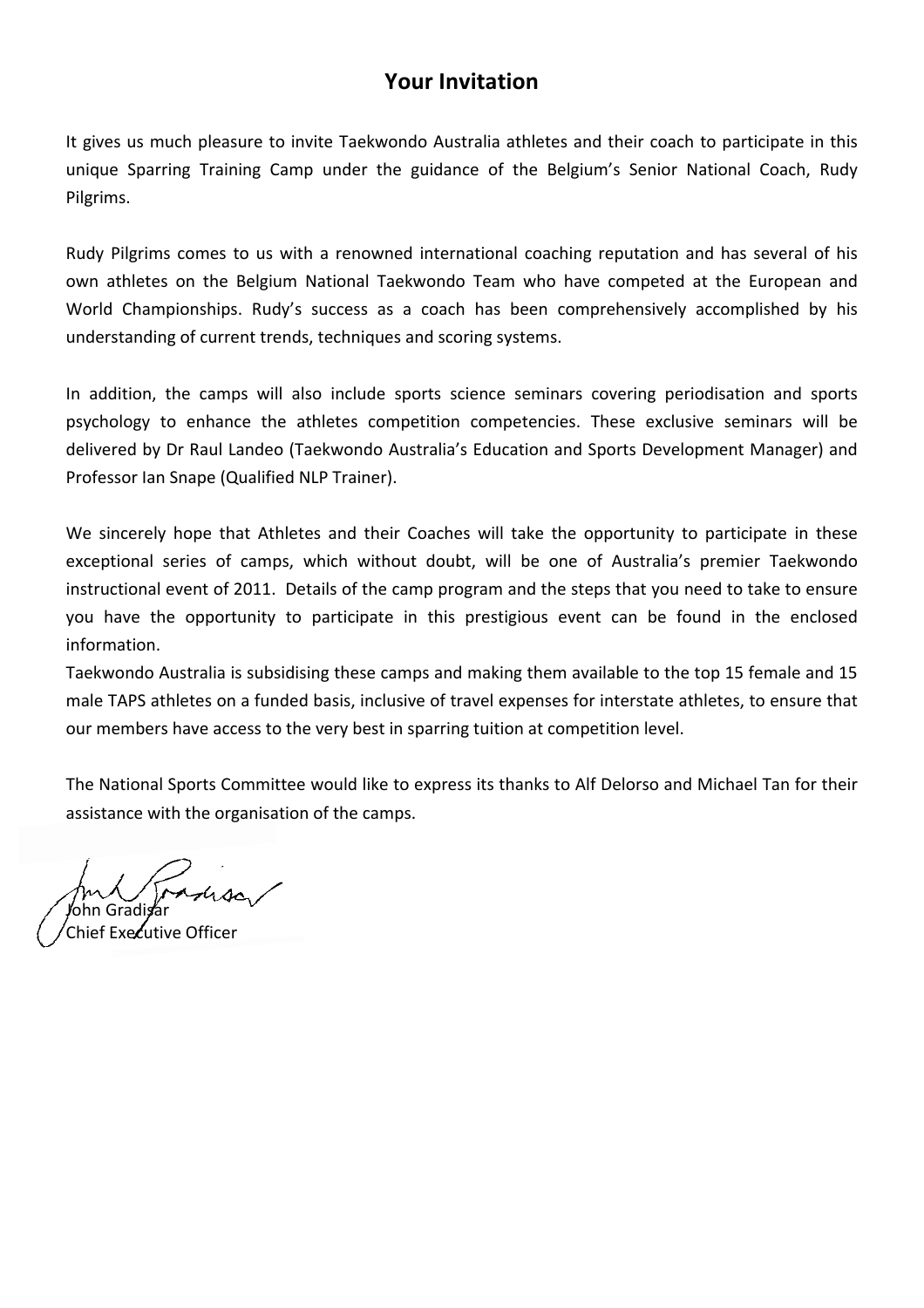

# **Seminar and Camp Information**

| Hosted by:                 | Taekwondo Australia Ltd                                                                                                                                                                                                           |                                                                                                                                                                                                          |
|----------------------------|-----------------------------------------------------------------------------------------------------------------------------------------------------------------------------------------------------------------------------------|----------------------------------------------------------------------------------------------------------------------------------------------------------------------------------------------------------|
| Dates:                     | Sunday<br>Sunday                                                                                                                                                                                                                  | 11 December 2011 (Victoria Camp)<br>18 December 2011 (Queensland Camp)                                                                                                                                   |
| Venue:                     | Victoria - Powerhouse Taekwondo - Unit 3/1880 Hume Highway,<br>Campbellfield, Victoria.                                                                                                                                           |                                                                                                                                                                                                          |
|                            |                                                                                                                                                                                                                                   | <b>Queensland</b> - Brisbane venue to be confirmed.                                                                                                                                                      |
| <b>Applications:</b>       | Applications open: Thursday 3 November 2011<br>Applications close: Monday 5 December 2011 (Unless sold out beforehand)                                                                                                            |                                                                                                                                                                                                          |
|                            | Visa or Mastercard.                                                                                                                                                                                                               | Apply online at www.taekwondoaustralia.org.au. Payment can be made by                                                                                                                                    |
|                            | Entry information and changes can be made by using the reference number of<br>your application. Refunds will be processed in accordance with the<br>Taekwondo Australia Refund Policy which is available on the application page. |                                                                                                                                                                                                          |
| <b>Enquiries:</b>          | AUS (1300 853 287)                                                                                                                                                                                                                | Angela Eagling email admin@taekwondoaustralia.com.au or phone 1300 TKD                                                                                                                                   |
| Eligibility:               |                                                                                                                                                                                                                                   | Athletes must be a minimum 16 year old black belt and a registered<br>Taekwondo Australia Sports Member at date of application.                                                                          |
|                            |                                                                                                                                                                                                                                   | Coaches must have an athlete participating in the camp.                                                                                                                                                  |
| <b>Limited Numbers:</b>    |                                                                                                                                                                                                                                   | In order to ensure that participants gain maximum benefit from the camp,<br>numbers will be strictly limited on a first come basis and registrations for<br>some seminars or the camp may be closed off. |
| <b>Applications Close:</b> |                                                                                                                                                                                                                                   | Monday 5 December 2011 - 12:00 Midnight EST.<br>Unless SOLD OUT previously.                                                                                                                              |
|                            | worn.                                                                                                                                                                                                                             | Uniform Requirements: Black V neck dobok must be worn and a Taekwondo Australia badge on the<br>left shoulder is compulsory for all participants. Training shoes are not to be                           |
| Liability:                 | individuals or equipment.                                                                                                                                                                                                         | While all care is taken, the organisers and their representatives can take no<br>responsibility, under any circumstances, for any damages, injuries or loss to                                           |
| <b>Medical Condition:</b>  | address.                                                                                                                                                                                                                          | If you suffer from a medical condition which may necessitate professional<br>medical care, please advise the Course Co-ordinator at the Enquiries email                                                  |
| Privacy:                   |                                                                                                                                                                                                                                   | Personal details collected are solely for the purpose of the camp involved.                                                                                                                              |